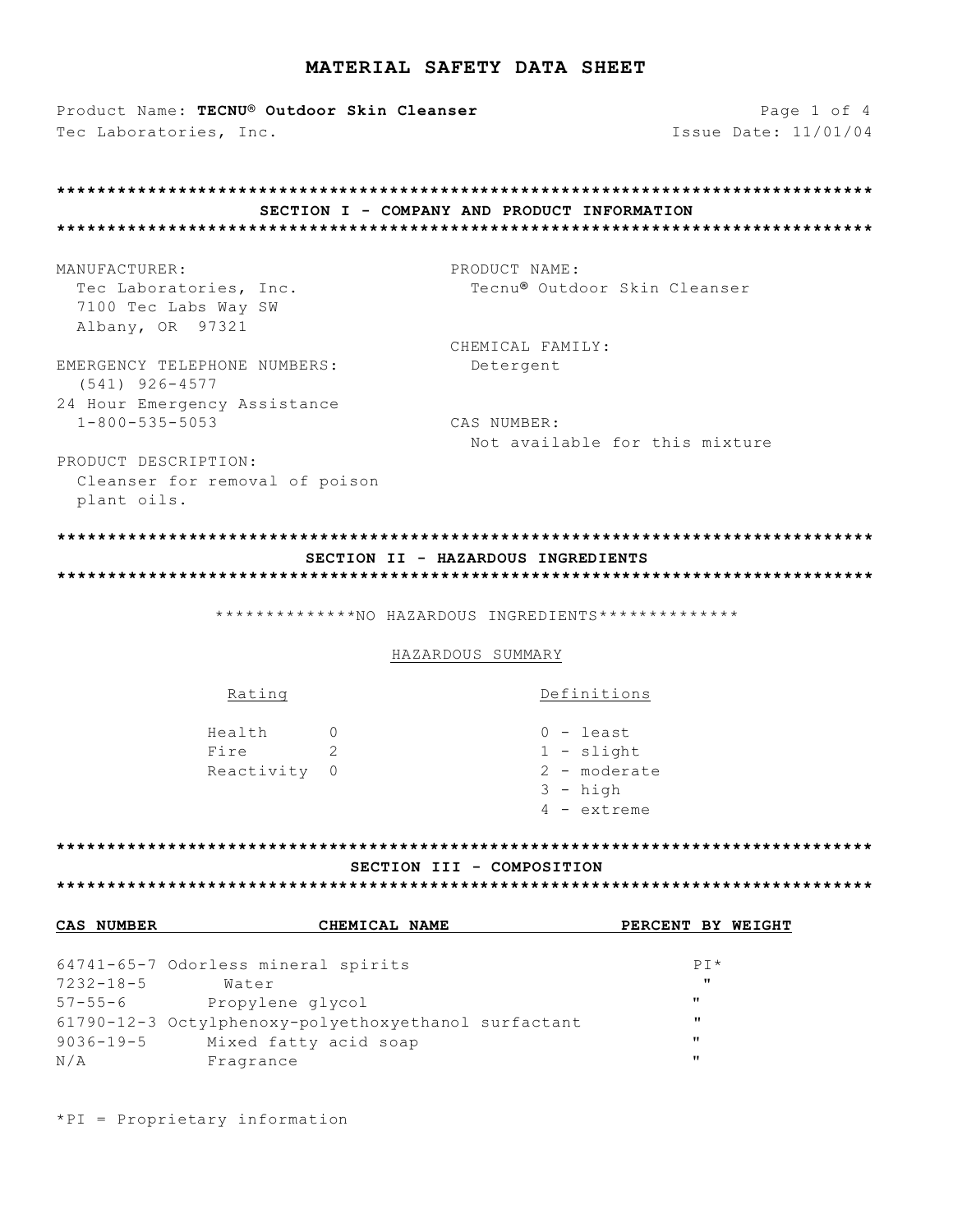Product Name: TECNU<sup>®</sup> Outdoor Skin Cleanser **Page 2 of 4** Tec Laboratories, Inc. 11/01/04

### **\*\*\*\*\*\*\*\*\*\*\*\*\*\*\*\*\*\*\*\*\*\*\*\*\*\*\*\*\*\*\*\*\*\*\*\*\*\*\*\*\*\*\*\*\*\*\*\*\*\*\*\*\*\*\*\*\*\*\*\*\*\*\*\*\*\*\*\*\*\*\*\*\*\*\*\*\*\*\*\*\* SECTION IV - HEALTH HAZARD AND FIRST AID INFORMATION \*\*\*\*\*\*\*\*\*\*\*\*\*\*\*\*\*\*\*\*\*\*\*\*\*\*\*\*\*\*\*\*\*\*\*\*\*\*\*\*\*\*\*\*\*\*\*\*\*\*\*\*\*\*\*\*\*\*\*\*\*\*\*\*\*\*\*\*\*\*\*\*\*\*\*\*\*\*\*\*\***

OCCUPATION EXPOSURE LIMIT: Not established

CARCINOGENICITY: Not listed by NTP, IARC or OSHA

PRIMARY ROUTES OF ENTRY: Skin, eyes

| SYMPTOMS AND EFFECTS<br>OF OVEREXPOSURE                                                                                        | ROUTE OF ENTRY | EMERGENCY AND FIRST AID<br>PROCEDURES                                                                |
|--------------------------------------------------------------------------------------------------------------------------------|----------------|------------------------------------------------------------------------------------------------------|
| Causes moderate to extreme<br>irritation, with possible<br>corneal injury.                                                     | EYES           | Immediately flush with large<br>amounts of water for 15<br>minutes. Get medical<br>attention.        |
| Extended use may cause drying<br>of skin. Prolonged contact<br>may cause dermatitis or<br>chemical burns on sensitive<br>skin. | SKIN           | Immediately flush skin with<br>running water. If irrita-<br>tion persists, get medical<br>attention. |
| Not likely.                                                                                                                    | INHALATION     | Remove to fresh air.                                                                                 |
| Will cause nausea if<br>swallowed. Stomach cramps<br>may also occur.                                                           | INGESTION      | DO NOT INDUCE VOMITING.<br>Ca11<br>doctor immediately.<br>Treat<br>for petroleum jelly<br>ingestion. |

NOTE TO PHYSICIAN: There is no specific antidote. Treatment of over-exposure should be directed at the control of symptoms and the clinical condition.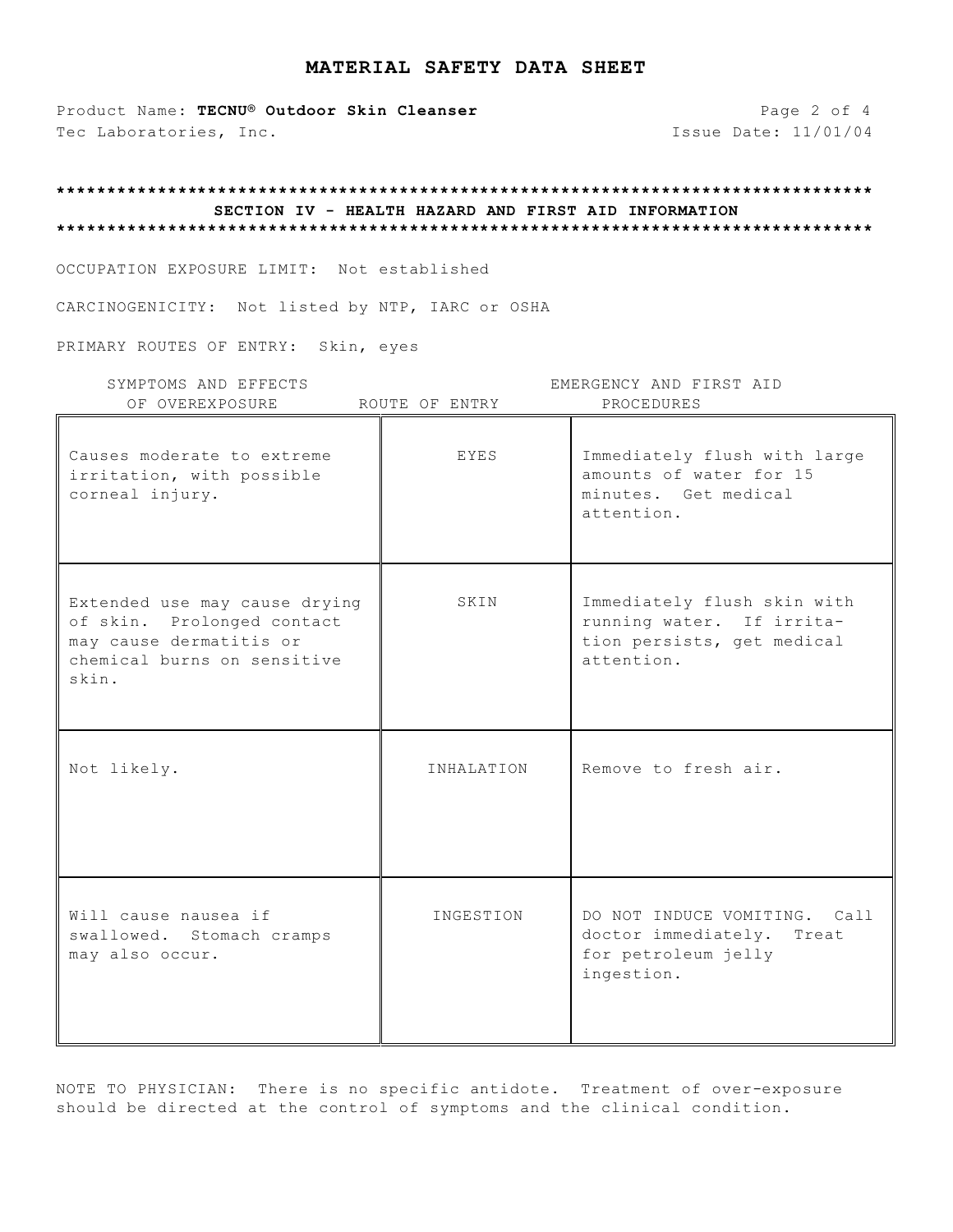Product Name: TECNU® Outdoor Skin Cleanser Tec Laboratories, Inc.

Page 3 of 4 Issue Date: 11/01/04

#### SECTION V - PERSONAL PROTECTION INFORMATION

--WHEN HANDLING BULK OUANTITIES --

EYE PROTECTION: OSHA approved safety glasses.

PROTECTIVE CLOTHING: Wear rubber gloves. To avoid excessive exposure, wear impervious boots and clothing.

RESPIRATORY PROTECTION: Not necessary.

--WHEN USING PRODUCT ACCORDING TO DIRECTIONS FOR USE--

EYE PROTECTION: Avoid applying product in and around eyes.

PROTECTIVE CLOTHING: None required for normal use.

VENTILATION: Normal room ventilation is satisfactory.

RESPIRATORY PROTECTION: None required for normal use.

#### SECTION VI - STORAGE AND SPECIAL HANDLING INFORMATION

Keep away from heat, sparks, and flame. Avoid contact with eyes. Store at room temperature.

#### SECTION VII - SPILL OR LEAK RESPONSE INFORMATION

PRECAUTIONS IN CASE OF SPILLS OR LEAKS: Material is not considered toxic. Absorb with dry sand or oil absorbents. All materials are bio-degradable. Clean spill area with detergent solution and flush down sewer with water.

WASTE DISPOSAL METHOD: Waste materials should be dumped or buried in an approved industrial waste landfill. Large quantities may be disposed of by incineration.

RCRA/CERCLA HAZARDOUS WASTE: This product contains no hazardous waste.